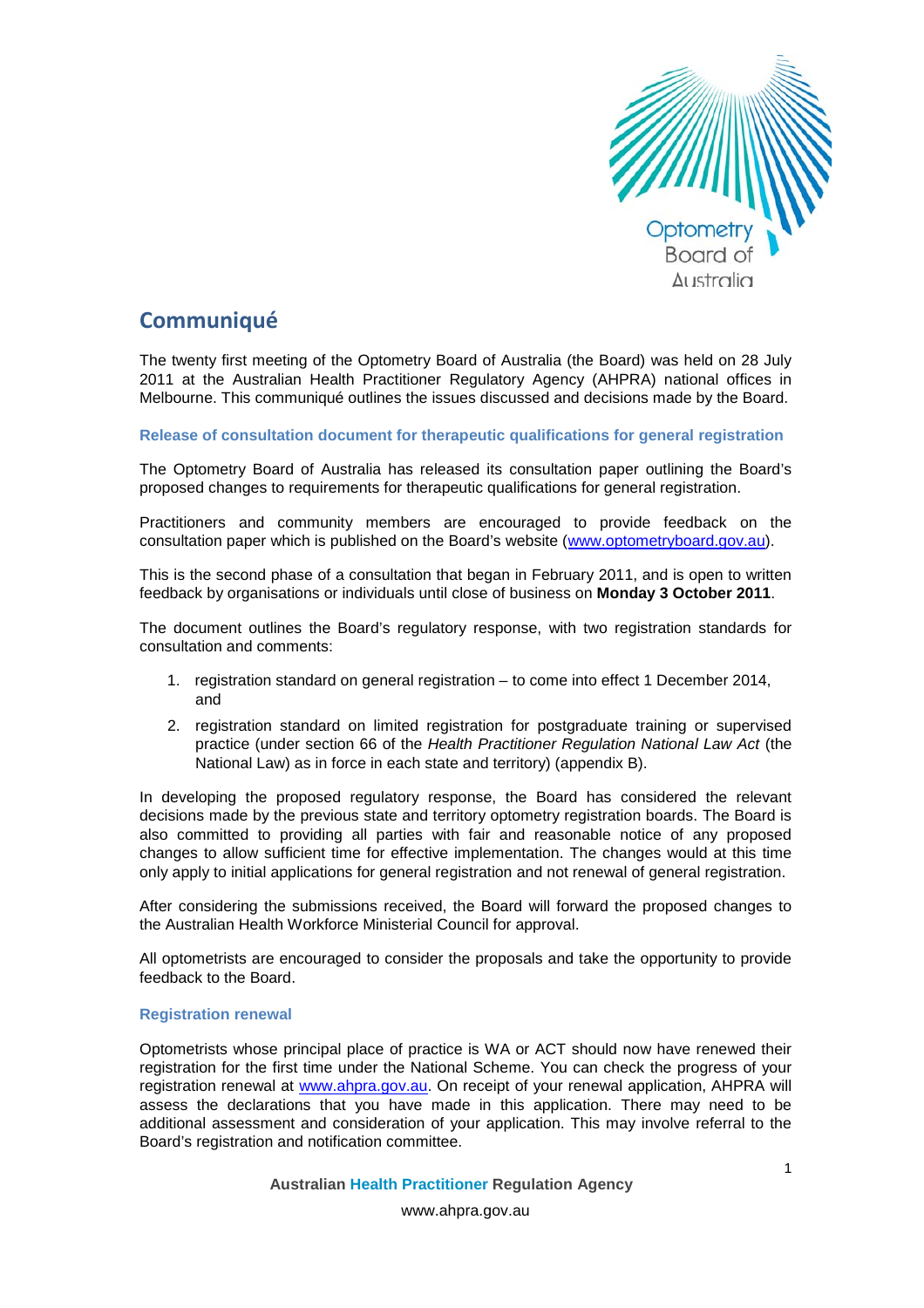

It is important to remember that during this time of assessment, under the National Law, you are able to practise while your renewal application is being processed. You also remain registered for one month after your registration expiry date listed on the Register. If your name appears on the Register, you are registered and can practise (excepting optometrists with a Registration Type of 'non-practising' or those with a condition which stops them from practising or where their registration is suspended).

If you intended to renew your registration, but did not do so by 31 July, your registration is now lapsed. Your name will have been removed from the register and you must cease practice until you are restored to the register. If you wish to re-register, you can apply for Fast Track registration up to one month after your registration has lapsed. If you have any queries about this please contact AHPRA immediately on 1300 419 495.

All optometrists in Australia are now due to renew their registration by 30 November each year, including those who just renewed in WA and ACT.

# **Contact details**

The Board would like to remind all optometrists of the requirement under the National Law to notify the Board within 30 days of any change in address, principal place of practice or name. You can do this online by logging onto online services.

If you have your AHPRA user ID and pass code go online at [www.ahpra.gov.au](http://www.ahpra.gov.au/) and click online services located in the top right hand corner, then follow the prompts to update your contact details.

If you do not yet have your user ID, complete an online enquiry form [\(www.ahpra.gov.au/about-ahpra/contact-us/make-an-enquiry\)](http://www.ahpra.gov.au/about-ahpra/contact-us/make-an-enquiry) and select 'User ID' as the enquiry type. These will be then sent to you and you can then access the online services.

#### **CPD**

Thank you to everyone who has contacted the Board to clarify issues regarding the CPD registration standard and guidelines. We have also had the chance to speak with some of you directly at recent conferences.

The Board is aware of a range of common issues faced by optometrists in the implementation of the new CPD requirements. The Board is looking at ways to address these issues and will be publishing the outcomes in coming months in communiqués, an e-newsletter and on its website.

In the interim, the Board has published two templates that you may choose to use to assist you in meeting the record keeping requirements of the [CPD registration standard.](http://www.optometryboard.gov.au/CPD/Key-Documents.aspx)

All optometrists should familiarise themselves with and adhere to these requirements. Evidence of meeting these requirements will form the basis of upcoming audit of compliance with the registration standards.

**Australian Health Practitioner Regulation Agency**